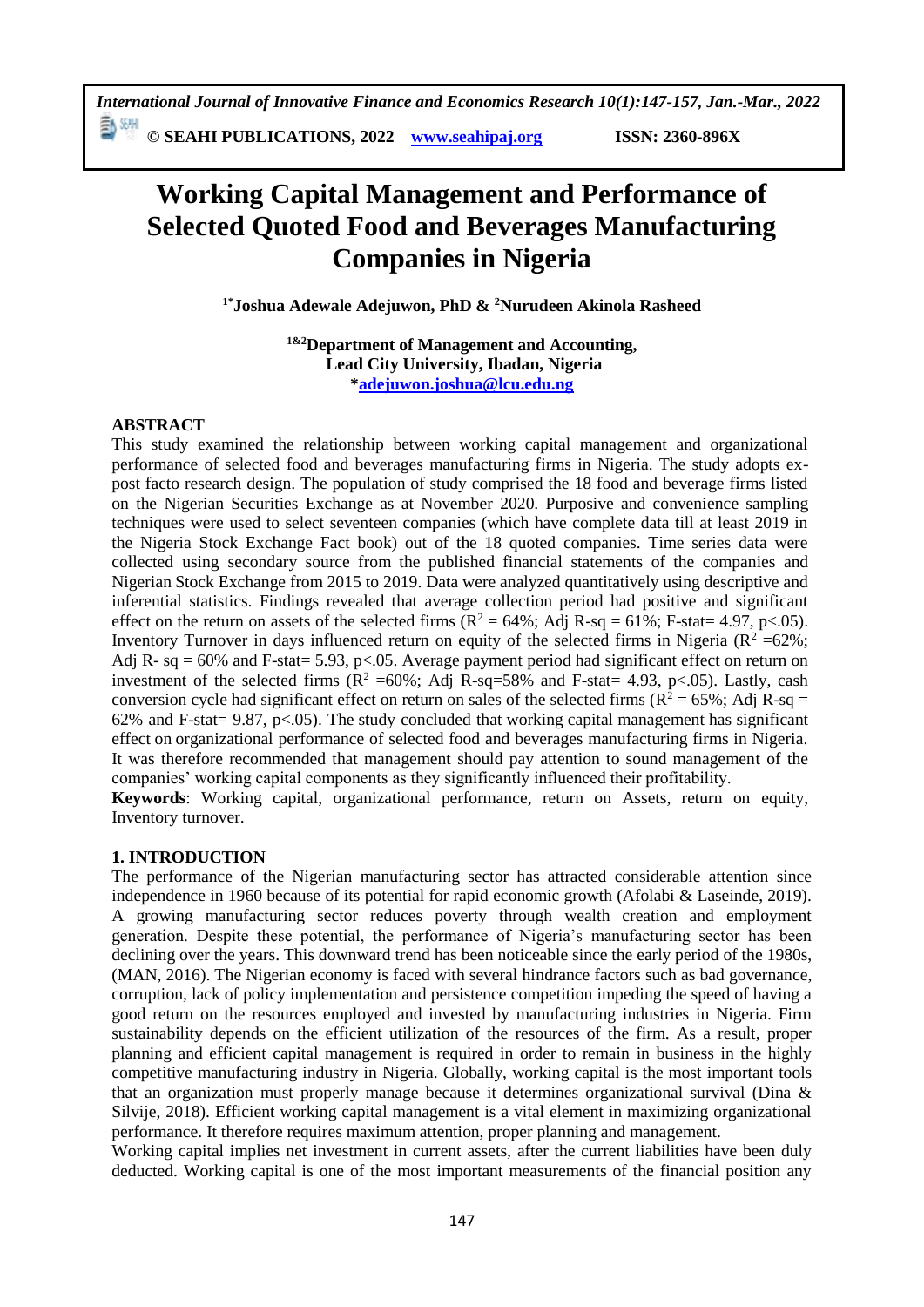business entity (Ibrahim, 2018). It therefore requires careful management in every business organization, particularly the food and beverages manufacturing companies that forms the focus of this study.

Manufacturing sector plays a vital role in stabilizing economic activities and also serve as the engine tools to achieve economic growth and development in terms of employment generation, export, enhance economic performance and sources of foreign exchange earnings. The Nigerian manufacturing sector in the 1970s and 80s, contributed between 11% and 9.9% respectively to the Nation's gross domestic product (GDP). MAN, 2016 however reported that the contribution of the manufacturing sector to the nations GDP continues to fall in recent years due to poor management of working capital, crowding out effect of the foreign manufacturing firms, and importation of goods that can be produced locally MAN (2013) confirmed that Nigeria manufacturing sector contributes only 6% to the Nations' GDP and that there is reduction in industrial capacity utilization of Nigeria manufacturing sectors from 58% to 28%, in 2015. This indicate that most of manufacture products, including food and beverages products, are imported into Nigeria economy which in turn leads to crowding out effect of local manufactured products and inadequate to properly manage the working capital. During the first quarter of 2015, Nigeria manufacturing sector recorded a decline in manufacturing output from 7.03% in 2014 to 6.43% of GDP in the year 2015 (ibid).

Currently many local manufacturing industries in Nigeria are operating under unfavourable conditions such as poor energy supply, poor infrastructural facilities, lack of access to fund, security problem and high interest rates on bank loans. These continued to retard the growth of this sector (Madugba & Ogbonaya, 2016). Thus, the need for working capital and its management which involves financing, managing and controlling the current assets and current liabilities of a firm cannot be overemphasised, especially in the food and beverages industry which, due to their nature, require large investments in working capital. The success or otherwise of these companies depends largely on proper management of working capital.

Performance evaluation of a company is usually related to how well the company can use its assets, share-holders' capital, liability, revenue and expenses to achieve organizational objectives (Awunya, 2018). The term is also used as a general measure of a firm's overall financial strength over a given period of time and can be used to compare similar firms within industries or sectors.

This study evaluated the relationship between working capital management and performance of selected food and beverages manufacturing firms in Nigeria, and come up with evidences to establish the level of relationship that exists between working capital management and performance of the firms under different conditions and therefore generate information that would be used for better control and management of working capital in the Nigerian food and beverages manufacturing companies. The study takes into account key variables that can possibly affect and influence working capital management. The choice and selection of variables is influenced by the past research and different studies conducted by different scholars on Working capital management. Working capital management will be measured in this study using average collection period (ACP), inventory turnover in days (ITID), average payment period (APP) and cash conversion cycle (CCC), while performance would be measured with return on assets, return on equity, return on investment and return on sales. To attain this objective, the following four hypotheses were formulated and tested at 5% significance level:

- H01 Average collection period has no significant effect on the return on assets of selected food and beverages manufacturing companies in Nigeria.
- H02 Inventory turnover in days does not influence return on equity of selected food and beverages manufacturing Companies in Nigeria.
- $H_0$ <sup>3</sup> There is no significant effect of average payment period on return on investment of selected quoted food and beverages manufacturing companies in Nigeria.
- H04 There is no significant effect of cash conversion cycle on return on sales of selected food and beverages manufacturing companies in Nigeria.

#### **2.0 Review of Related Literature**

#### **Working Capital and working capital management**

Working capital is the difference between an organisation's current assets and current liabilities. It is the fund that is made available for the day to day running of the business. Working capital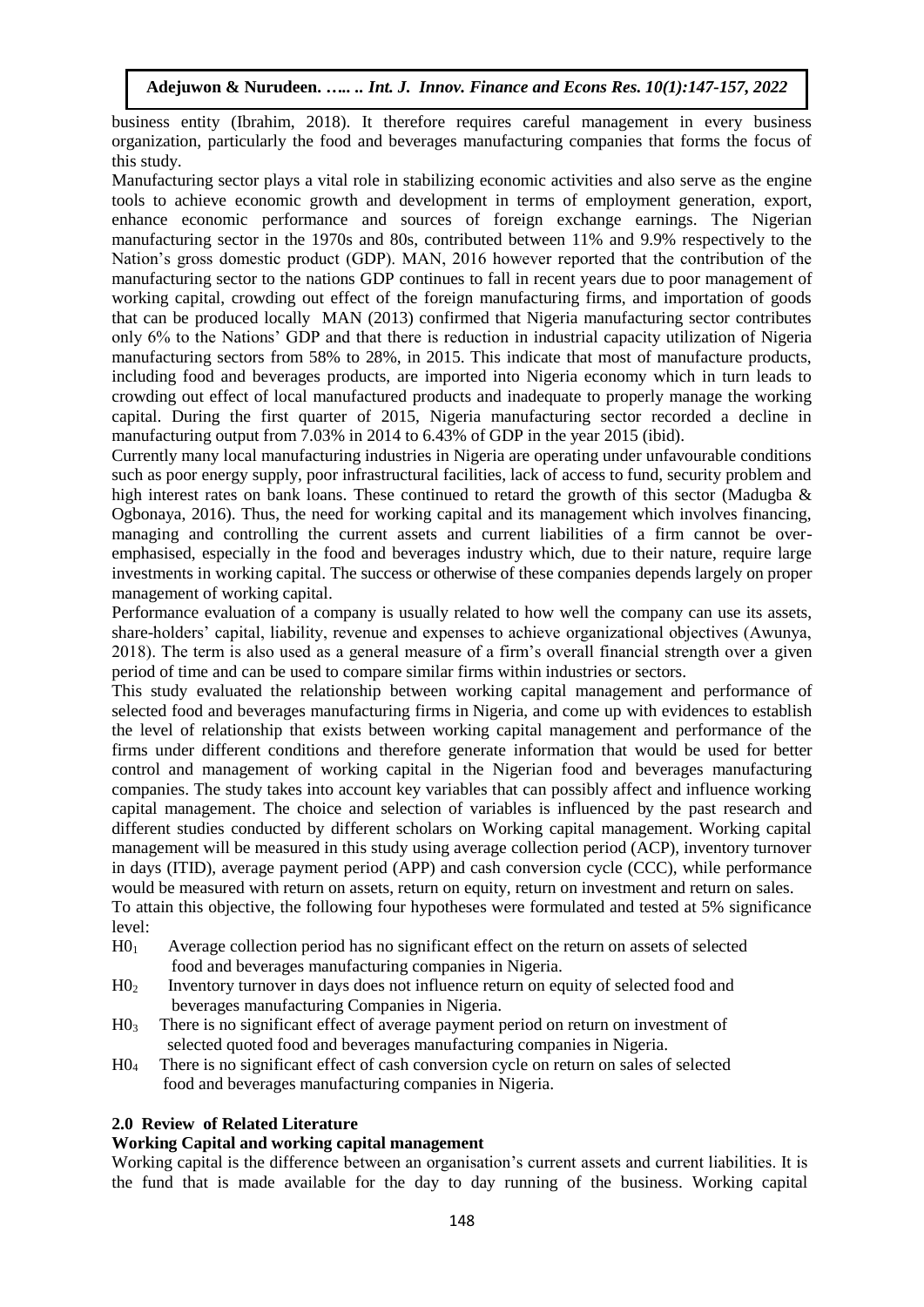management implies the application of strategies and policies in the implementation of a firm's current assets and liabilities in such a way that an optimal level of working capital level is maintained to foster a satisfactory level of profitability and maximize shareholders' wealth (Olaoye & Ogundipe, 2019).

Working capital management involves maintaining efficient levels of both components of working capital (that is, current assets and current liabilities) in respect to each other in other to attain organizational objectives (Kabuye,, Akugizibire & Bugambiro, 2019). Efficient working capital management ensures that a company has sufficient current assets to meet its short-term debt obligations and operating business expenses whenever due. An effective working capital management system enhances a company's chances of improving its revenues and earnings bases by having strict control on the current assets and current liabilities. The tools of an effective working capital management are ratio analysis and management of individual components of working capital. In this study, the management of individual components of working capital, proxied by average collection period, inventory turnover in days, average payment period and cash conversion cycle are the tools used assess the firms' performance.

#### **Objectives of Working Capital Management**

The two major objectives of working capital management are to increase the profitability of a company and to maintain sufficient liquidity to meet short-term obligations as they fall due. (Ajayi, Segun & Taiwo, 2017). Profitability is related to the goal of the shareholder on wealth maximization, so investment in working capital should be made only if a favourable return is expected to be obtained there-from. A company should have working capital policies on the management of inventory, trade receivables, cash and short-term investments in order to minimize the possibility of illiquidity and inefficiency (Aminu  $&$  Zainudin, 2015)

#### **Average Collection Period (ACP)**

Average collection period is approximately the time that business takes to receive payments owed to it (Sujeewa, 2015). It is an independent variable that is used as a proxy for collection policy. It is calculated by dividing account receivable by net credit sale and multiplying with 365 days. The average collection period is therefore the average number of days between the date that a credit sale is made, and the date that the money is received from the customer.

#### **Inventory Turnover in Days (ITID)**

One of the major investment areas of a business is its inventories. Businesses need to be able to keep track of how long it takes to convert inventory into cash because this may significantly affect the firm's performance particularly in terms of profitability and liquidity. Inventory turnover is used by firms to understand how they are performing overtime and relative to other firms in the same industry. This information can be used to improve on inventory management, efficiency and profitability (Tanveer, Muhammad & Sadaf, 2016).

#### **Average payment period (APP)**

Average payment period refers to the time taken to pay company's creditors. Delaying payments to suppliers allows a firm to assess the quality of the products bought and also the firm can conserve some cash which would be used to pay the suppliers and in other operations to maximize profits. On the other hand, delaying payments to suppliers can be very costly especially if there is a trade discount for early payment. It can also ruin the credit reputation for the firm in the long run if credit agreements are not honoured (Shrivastava & Kumar, 2017).

#### **Cash Conversion Cycle (CCC)**

Cash conversion cycle is the length of time from the payment for the purchase of raw materials to manufacture a product until the collection of account receivable from the customers (Niman, 2015). It is an important measure of the efficiency of working capital management, the cash conversion cycle is a powerful performance measure for gauging a company's efficiency of managing its working capital resources.

#### **Organizational Performance**

Performance is the result of an organization in effectively managing its resources to develop competitive advantage (Ironkwe, 2017). There are two types of performance measures, financial and non-financial performance measures. In this study, organizational performance is measured in terms of financial profitability measures, proxied by Return on Assets (ROA), Return on Equity (ROE), Return on Investments (ROI) and Return on Sales (ROS).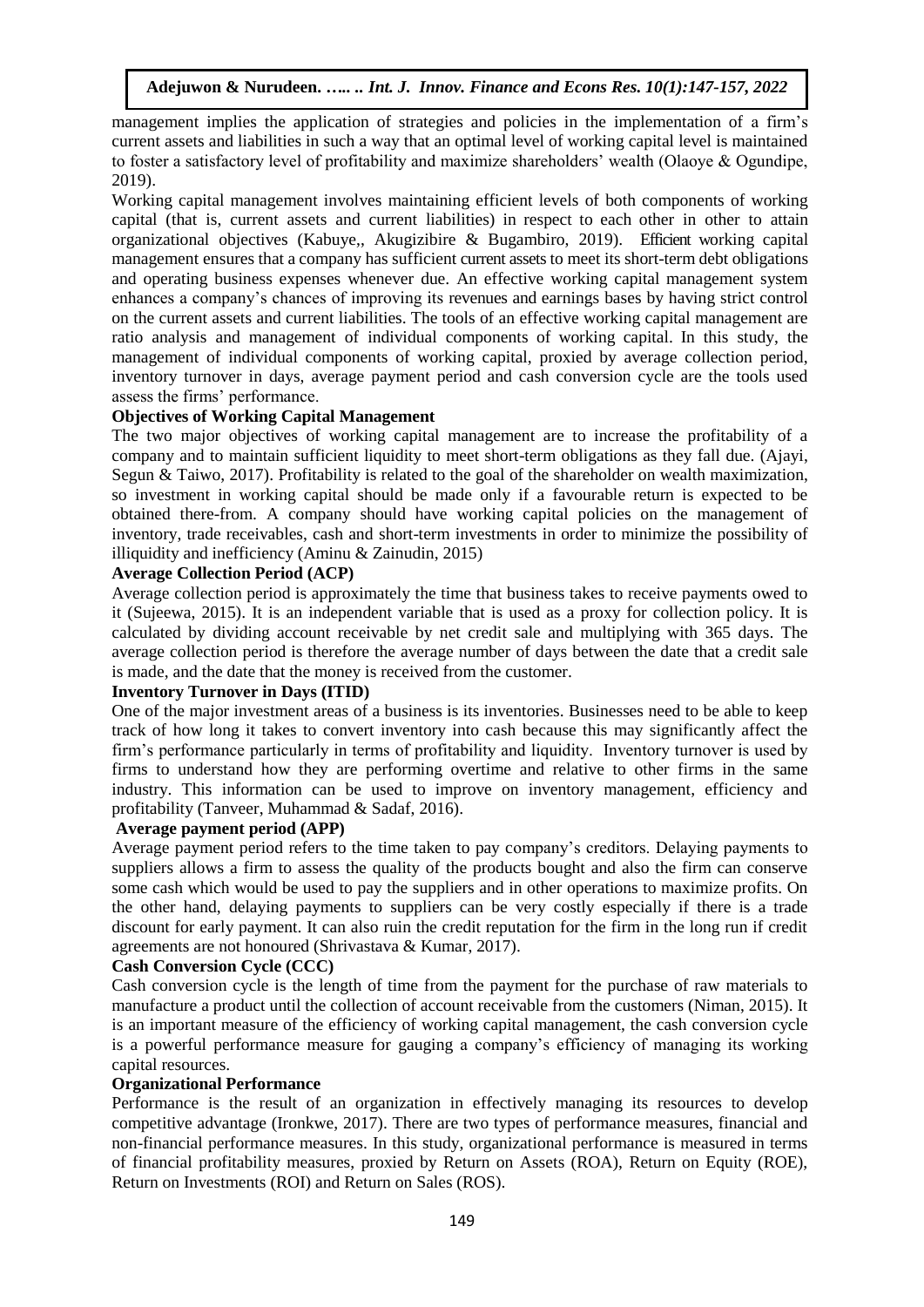## **Return on Assets**

This is the ratio of profit before interest and taxes to assets. It is a very important ratio for firms to decide whether to invest on a new project or not. Firms invest on a project they expect to earn adequate return on. If return on assets is more than the firm's cost of borrowing, the project is acceptable, otherwise, it is rejected. The return on assets is very important and provide a standard for gauging how efficiently the management employs the average amount which is invested in the firm's assets, whether the amount comes from investor or creditors.

## **Return on Equity**

The Return on shareholders' equity (ROE) is calculated to see the profitability of owners' investment. It is net profit after taxes divided by shareholders' equity (Pandey, 2010). It is the percentage of profit the company makes for every monetary unit of equity invested in the company. ROE does not specify how much cash will be returned to the shareholders, since that depends on the company's decision about dividend payments. ROE is a good measure of the extent to which the company is able to generate a return that is worth whatever risk the investment may entail.

#### **Return on Investment**

The conventional approach of calculating ROI is to divide profit after taxes by investment. In this study, investment is taken as total net assets, alternatively known as capital employed (ibid). It is a performance measure used to evaluate the efficiency of an investment or to compare the efficiency of a number of different investments. To calculate ROI, the return of an investment is divided by the cost of the investment; the result is expressed as a percentage or a ratio.

#### **Return on Sales**

The ROS (return on sales) is the ratio of the profit that the firm has achieved for each Naira of sales.. A high return on sales ratio indicates that the company is selling its products efficiently and that its profits are likely to be sustainable; a low return on sales indicates the contrary. Investors often use ROS ratios to find out about a company's efficiency.

#### **2.1.3 Conceptual Framework**

In conducting this study, a conceptual framework was developed to show the relationship between the independent variables and dependent variables. In this study, the dependent variable is organizational performance and the independent variable is working capital management.

The conceptual framework for the study is as follows:



#### **Source: Authors Field work, 2020**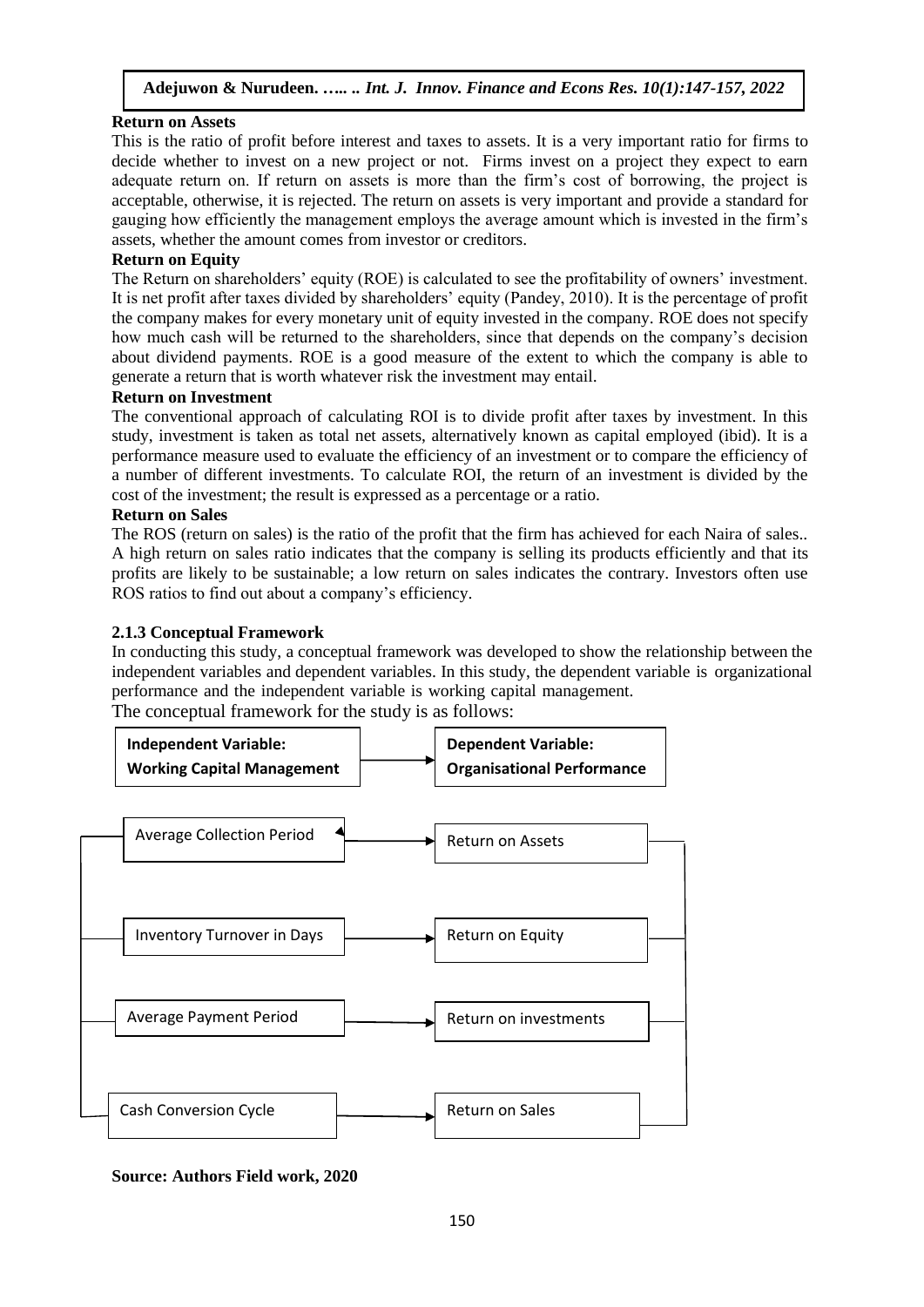## **2.2 Theoretical Review**

The two theories that underpin this study are Agency theory and the resource-based theory.

## **2.2.1 Agency Theory**

Accordingly, in this paper we track the emergence of agency theory across a century of business scholars and business events, showing how the apparent inability of both management practitioners and scholars to address the problem of managerial agency, despite some obvious attempts, encouraged development of this now seminal theory (cf., Berle & Means, 1932; Fama & Jensen, 1983; Jensen & Meckling, 1976). This problem was famously highlighted by Adam Smith (1776), in his seminal work, The Wealth of Nations, which posited how the emergence and increasing prevalence of the joint stock company created a dangerous gulf between owners and managers.

Accordingly, in this paper we track the emergence of agency theory across a century of business scholars and business events, showing how the apparent inability of both management practitioners and scholars to address the problem of managerial agency, despite some obvious attempts, encouraged development of this now seminal theory (cf., Berle & Means, 1932; Fama & Jensen, 1983; Jensen & Meckling, 1976). This problem was famously highlighted by Adam Smith (1776), in his seminal work, The Wealth of Nations, which posited how the emergence and increasing prevalence of the joint stock company created a dangerous gulf between owners and managers.

This problem was famously highlighted by Adam Smith (1776), in his seminal work, The Wealth of Nations, which posited how the emergence and increasing prevalence of the joint stock company created a dangerous gulf between owners and managers. This problem was famously highlighted by Adam Smith (1776), in his seminal work, The Wealth of Nations, which posited how the emergence and increasing prevalence of the joint stock company created a dangerous gulf between owners and managers. This problem was famously highlighted by Adam Smith (1776), in his seminal work, The Wealth of Nations, which posited how the emergence and increasing prevalence of the joint stock company created a dangerous gulf between owners and managers.

The agency theory was highlighted by Adam Smith (1776) in his seminar work "The Wealth of Nations" Agency theory is developed as framework for analyzing conflicting interests between key stakeholders, in addition to the development of mechanisms for resolving conflicts. The theory explains the relationship between [principals a](http://www.investopedia.com/terms/p/principal.asp)nd agents in business. An agency relationship is defined as one where one or more persons (being referred to as the principal(s)) engages another (the agent) to perform some tasks or service on their behalf which has to do with delegating some authority in terms of decision making <sup>33</sup>. This theory is relevant to this study because the principals (shareholders or owners of the business) who engaged the agents (management) expect satisfactory performance from their investments. This can only be achieved if the working capital is well managed to improve the performance of the selected food and beverages company.

#### **2.2.5 Resource Based Theory**

The resource based theory emanates from the principle that the source of a firm's competitive advantage lies in their internal resources as opposed to their positioning in the external environment. This theory, rather than simply evaluating environmental opportunities and threats in conducting business, competitive advantage depends on the unique resources and capabilities that a firm possess, Barney (1995). The resource based theory states that the fundamental sources and main drivers of firm's competitive advantage and superior performance are mainly associated with the attributes of their resources and capabilities. Firm resources could be classified as physical, human, and organizational resources. The physical resources are the technology, plant and machinery, geographical location, and access to raw material. The human resources are the training, experience, judgment, intelligence and relationships present in an organization. The organizational resources are the formal systems and structures as well as informal relations among groups. Firms resources include all assets, capabilities, organizational processes, firm attributes, information, knowledge etc controlled by a firm that enable the firm to conceive and implement strategies that improve its efficiency and effectiveness. Barney says that resources of an organization can ultimately lead to strategic advantage if for it if it has four characteristics, that is, if the resources are valuable, rare, costly to imitate and non substitutable (ibid). This theory is very relevant to this theory because working capital is a major component in most organizations and it would exert a major impact on the firm's performance and organizational value.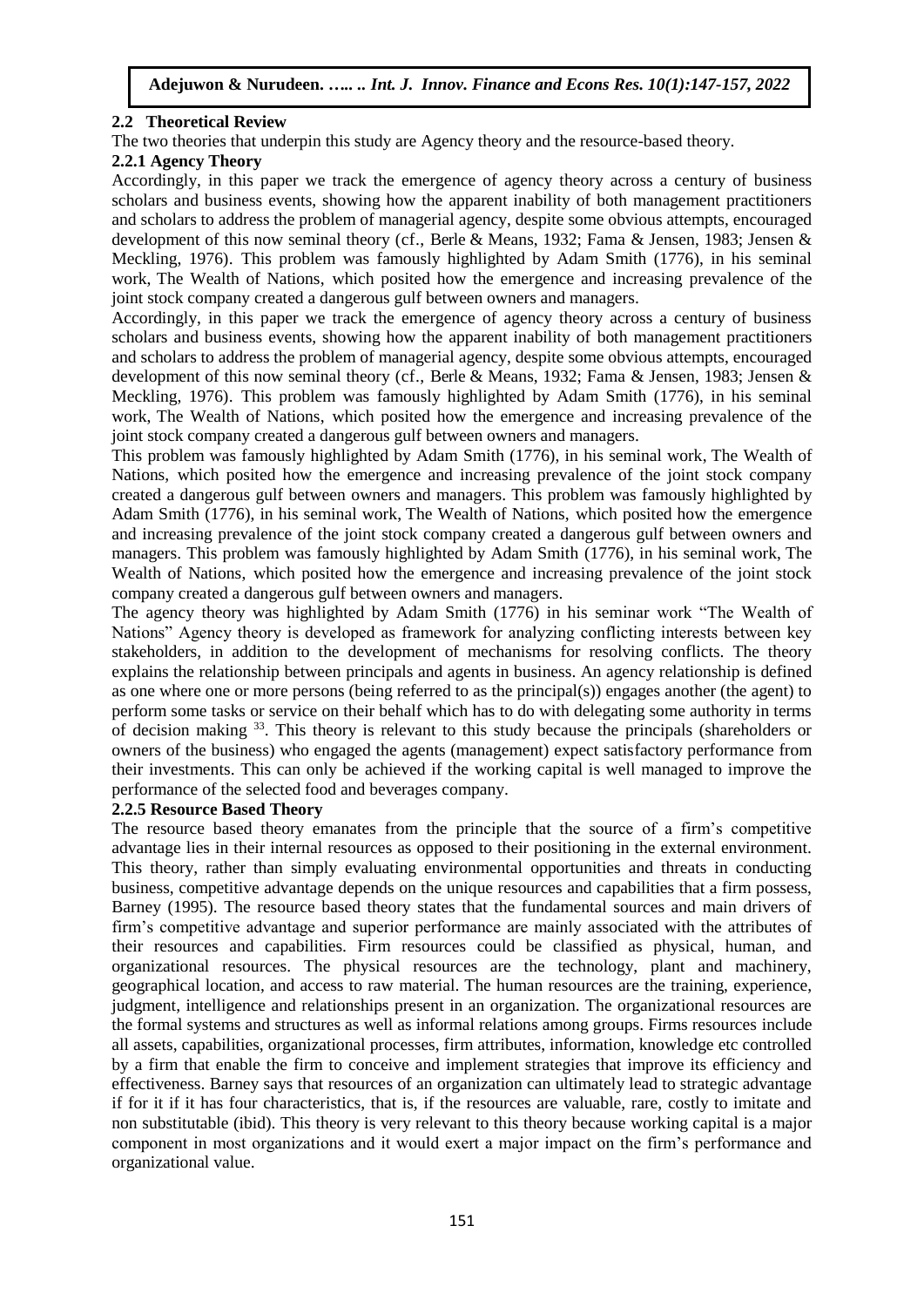### **2.3 Empirical Review**

Ani, Okwo and Ugwunta (2012) studied the effect of working capital management on profitability, evidence from top five beer brewery firms in the world. The study focused on working capital management as measured by Cash Conversion Cycle (CCC), and how the individual company's CCC influenced the the profitability of world leading Beer Brewing firms. Multiple regression equations was applied to a cross sectional time series. It was found that working capital management as represented by CCC, sales growth, and lesser debtors collection period impact on beer brewing firms' profitability. This study however concentrates only on five beer manufacturing companies in the whole world and may not therefore be representative of all manufacturing firms. Also the study is not representative of African countries, talk less of Nigeria.

Akoto, Awunyo and Augin (2013) examined the relationship between working capital management practices and profitability of listed manufacturing firms in Ghana. The study used secondary data collected from all the 13 manufacturing firms in Ghana, covering  $2005 - 2009$ . The study found out significantly negative relationship between profitability and account receivable days. The gap in this study however is its consideration of only accounts receivable days and cash conversion cycle as the only dependent variables.

Ganze, Ahmet and Emin (2012) examined the relationship between working Capital and firms' performance for 75 manufacturing firms listed on Istanbul Stock Exchange, Turkey, for 9 years (2002 – 2009). Dynamic panel data analysis was used. Findings showed that firms can increase profitability measured by gross operating profit by shortening the collection period of accounts receivables and CCC. However, the study considered the cash collection cycle which effect on performance may not necessarily be the same as effect of other components of working capital on performance.

Salawu and Alao (2014) studied working capital management and performance of quoted manufacturing companies in Nigeria. The study used annual data from annual reports and accounts of 60 purposively selected non-financial quoted firms in Nigeria stock exchange fact book. Descriptive and inferential statistics were used. Results showed that Average Collection Period and Average Payment Period were positively and significantly related to profitability. However, Inventory Turnover in Days and Cash Conversion Cycle were significantly but negatively related to profitability.Net trading cycle was negatively but not significantly related to profitability. The gap is the fact that the study considered manufacturing firms generally whereas the focus of the current study is on quoted food and manufacturing companies in Nigeria.

Osundina (2014) studied working capital management and profitability of quoted food and beverages companies in Nigeria. Secondary data of 120 firm-year observations between 2002 and 2011 were used. Survey design research was used, and data was analysed using inferential and descriptive statistics. The dependent variable was Net Operating Profit (NOP). The study found out that there was relatively strong, positive and significant relationship between working capital management and Net Operating Profit. There was positive but insignificant relationship between Cash Conversion Cycle and Net Operating Profit. Account Collection Period had positive but insignificant relationship with Net Operating Profit, while Account Collection Period and Cash Conversion Cycle had insignificant and negative relationship with Net Operating Profit. The gap identified here is that there is only one dependent variable, which is Net Operating Income. Current study considered four dependent variables of ROA, ROE, ROI and ROS, while the independent variables are Average Collection Period, Inventory Turnover in Days, Average Payment Period andCash Conversion Cycle. Most of the empirical studies above support the fact that working capital management impact corporate profitability, that reducing working capital investment would positively affect the profitability of firm by reducing the net investments and therefore costs in working capital management. The studies are however limited by geographical coverage as in Ani et al (2012), or number of dependent variables as in Gamze et al, Akoto et al (2013), and Osundina (2013). The present study takes care of these limitations by localizing the area to Nigeria and enlarging the number of dependent variable to four, in addition to making use of more recent literature to find out the relationship between working capital management and performance of selected food and beverages manufacturing companies in Nigeria.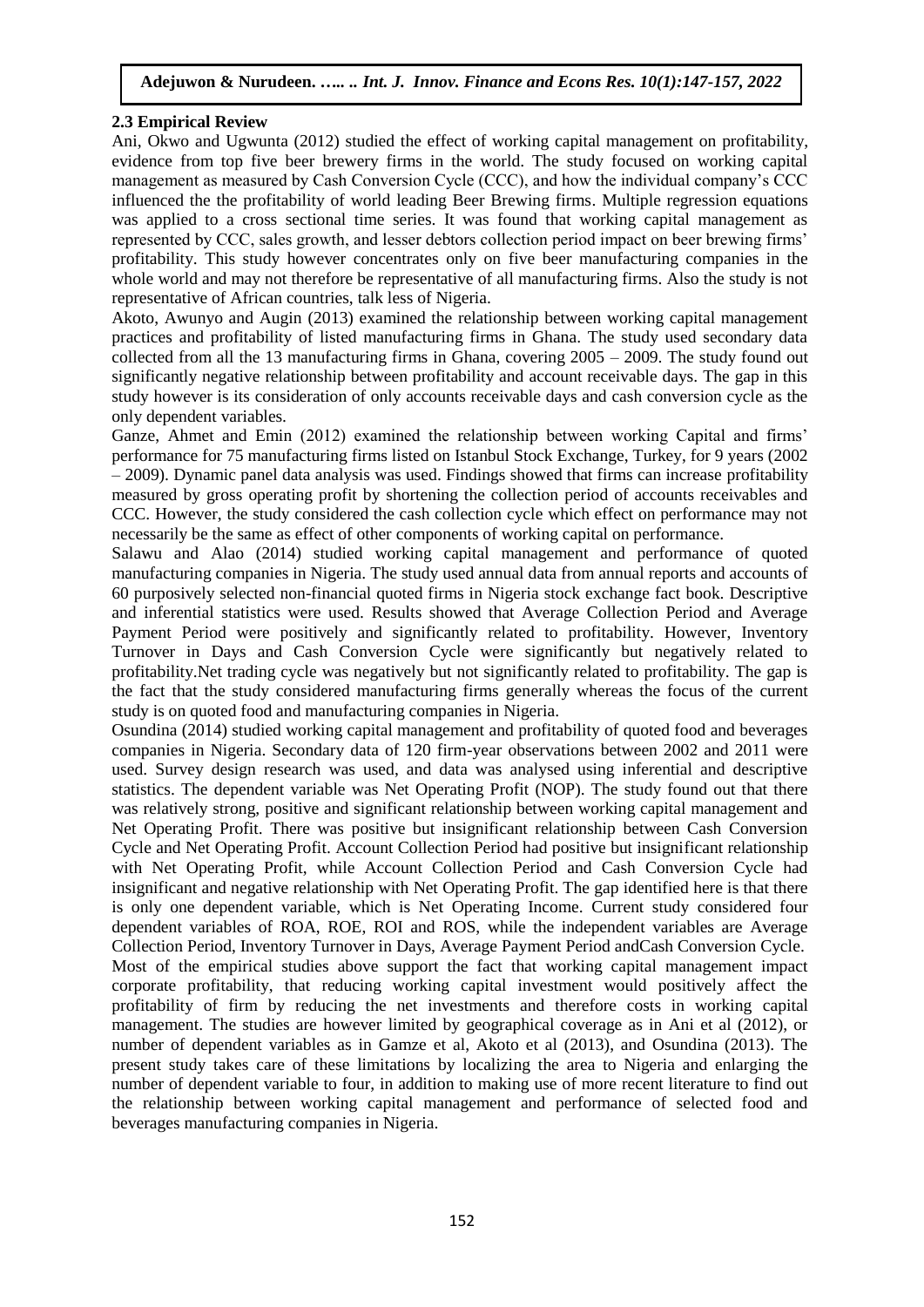## **3.0 METHODOLOGY**

Ex-post facto research design was adopted for this study which included quantitative approaches using information from the companies' financial statement which serve as the source for the secondary data. The population of the study comprised the 18 food and beverage firms listed at the Nigerian Securities Exchange, as at December 2019 (Table 1). The food and beverage industry was chosen for this research because of the sizeable growth of the industry as a whole. A sample of 17 quoted food and beverages manufacturing companies were purposively selected, being those that have published complete financial records as at 31 December, 2019.

|  | Table 1 Breakdown of Food and Beverages Companies in the Nigerian Stock Exchange |  |  |  |
|--|----------------------------------------------------------------------------------|--|--|--|

| S/N              | <b>Listed Companies</b>            | <b>Product</b>        |
|------------------|------------------------------------|-----------------------|
| $\overline{1}$ . | Cadbury Nigeria Plc                | Food drinks           |
| $\overline{2}$ . | <b>Champion Brewery Plc</b>        | Alcoholic drinks      |
| 3.               | Dangote Flour Mills Plc            | Flour, Indomie etc    |
| 4.               | Dangote Sugar Refinery Plc         | Sugar                 |
| 5.               | Flour Mills of Nigeria Plc         | Flour, Wheat          |
| $rac{6}{7}$      | Guinness Nigeria Plc               | Beer, Stout, Malt etc |
|                  | Honeywell Flour Mills Plc          | Flour                 |
| 8.               | <b>International Breweries Plc</b> | Alcoholic drinks      |
| 9.               | Friesland Campina WAMCO Nig Plc    | Food drink            |
| 10.              | Northern Nigeria Flour Mills Plc   | Flour                 |
| 11.              | National Salt Co. Nigeria Plc      | Salt                  |
| 12.              | Okomu Oil Palm Company Plc         | Vegetable oil         |
| 13.              | Nestle Nigeria Plc                 | Food drinks           |
| 14.              | Nigerian Brewery Plc               | Beer, malt, water etc |
| 15.              | Multi – Trex Integrated Food Plc   | Food drinks           |
| 16.              | <b>FTN Cocoa Processor Plc</b>     | Food drinks           |
| 17.              | <b>Union Dicon Salt Plc</b>        | Salt                  |
| 18.              | Presco Plc                         | Vegetable Oil         |

**Source: Nigerian Stock Exchange Fact Book (2020)**

## **3.1 Method of Data Collection**

This study used secondary data. Time series data of return on asset, return on equity, return on investment and return on sales were sourced from published annual reports of firms concerned. Other secondary data and financial reports were also extracted from fact book, websites, and Nigeria stock Exchange. The justification for the use of secondary data is based on the fact that this study is a quantitative research, which tries to find out an aftermath effect; as such data that is historical in nature were analyzed. In addition, previous researchers on working capital management and firm's performance had equally made use of secondary data because of the reliability of such data. The data will covered a period of 5 years from January 2015 to December 2019.

## **4.0 DATA PRESENTATION, ANALYSIS AND INTERPRETATION**

In this section , the empirical results are presented and interpreted, beginning with summary statistics, followed by Variance Inflation Factor, Hausman test, as well as OLS Regression Analysis.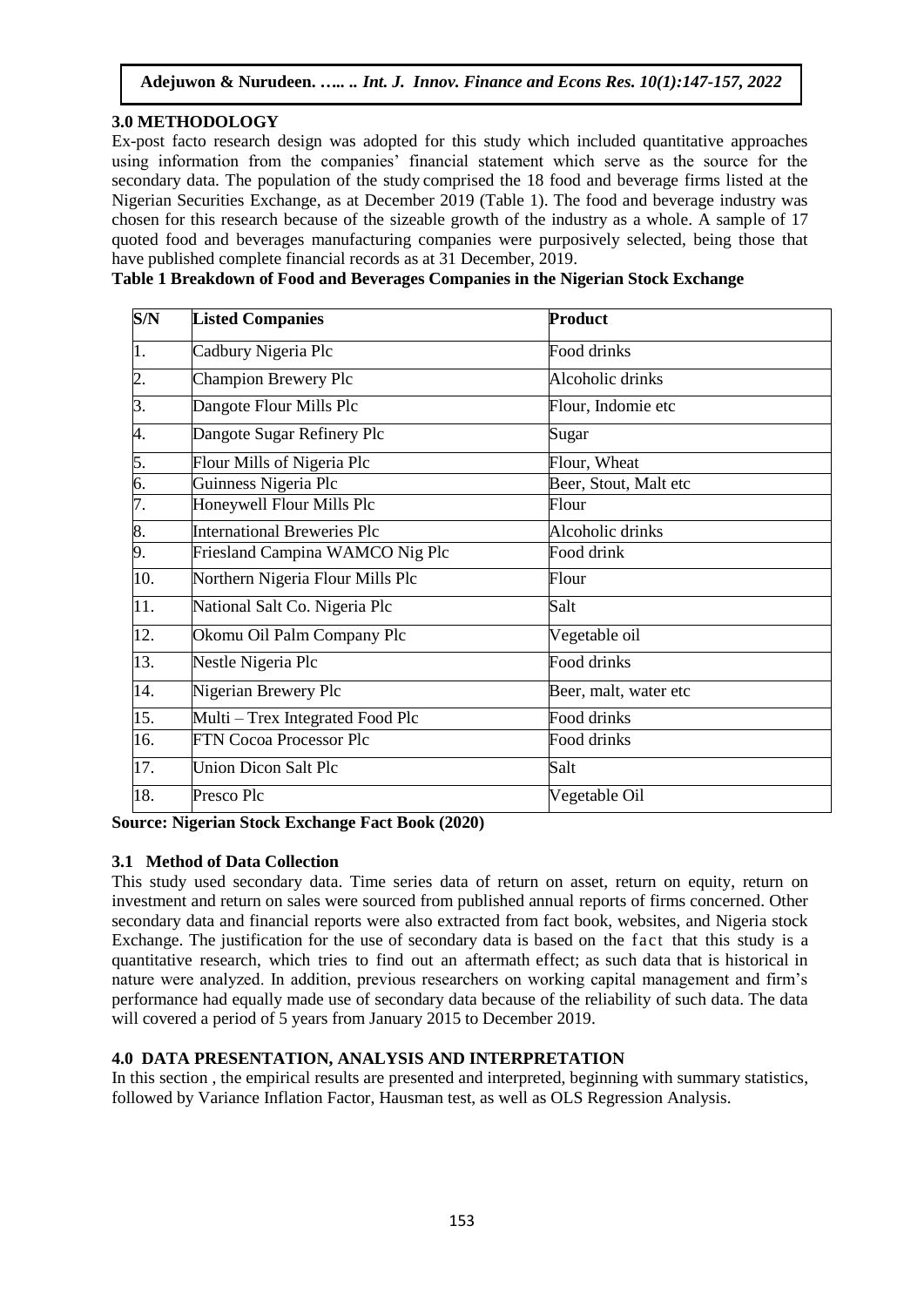|                 | <b>ROA</b> | <b>ROE</b> | ROI      | <b>ROS</b>        | ACP      | <b>ITID</b>       | <b>APP</b>         | CCC      |
|-----------------|------------|------------|----------|-------------------|----------|-------------------|--------------------|----------|
| Mean            | 24.31671   | 12966.16   | 15.03512 | 46.26471          | 3465.336 | 46.26471          | 3044.206           | 3465.336 |
| Median          | 21.89462   | 3210.875   | 13.20962 | 45.60000          | 391.5650 | 45.60000 2379.500 |                    | 391.5650 |
| Maximum         | 43.26613   | 80092.56   | 38.38656 | 65.10000          | 18768.90 | 65.10000 6523.000 |                    | 18768.90 |
| Minimum         | 13.23075   | 56.79000   | 8.709660 | 29.10000          | 10.67000 | 29.10000 984.0000 |                    | 10.67000 |
| Std. Dev.       | 6.705915   | 34635.58   | 6.280374 | 9.350511 5711.326 |          | 9.350511 1628.875 |                    | 5711.326 |
| <b>Skewness</b> | 0.781287   | 5.041300   | 2.394577 | 0.256759          | 1.571292 | 0.256759          | 0.735082           | 1.571292 |
| Kurtosis        | 3.352854   | 7.975146   | 8.792416 | 2.747954          | 4.006082 | 2.747954 2.198378 |                    | 4.006082 |
| Jarque-Bera     | 3.635368   | 26.15208   | 80.02479 | 0.463572 15.42473 |          | 0.463572 3.972305 |                    | 15.42473 |
| Probability     | 0.162401   | 3.543000   | 0.798000 | 0.793116 0.900447 |          | 0.793116 0.137222 |                    | 0.510447 |
| Sum             | 826.7681   | 440849.6   | 511.1939 | 1573.000          | 117821.4 | 1573.000 103503.0 |                    | 117821.4 |
| Sum Sq. Dev.    | 1483.987   | 1543.210   | 1301.622 | 2885.258          | 1082.309 |                   | 2885.258 8755.6712 | 1082.409 |

#### **Preliminary Analysis for Working Capital Management and Organizational Performance**

# **Author's Computation (2020)**

The statistical measure of central tendency, dispersion, skewness, kurtosis and normality test described the characteristics of the above data. The Jarque-Bera (JB) statistic rejected the null hypothesis of normal distribution for all the variables (ROA, ROE, ROI, ROS, ACP, ITID,

### **Test of Hypothesis One**

| Table 4.1 Dependent Variable: ROA; Panel Regression result based on Return on Asset |  |  |  |
|-------------------------------------------------------------------------------------|--|--|--|
|                                                                                     |  |  |  |

| Variables        | Pooled (OLS)          | <b>Fixed effect</b>   | Random effect         |
|------------------|-----------------------|-----------------------|-----------------------|
|                  |                       |                       |                       |
|                  | Coefficient (P-value) | Coefficient (P-value) | Coefficient (P-value) |
| $\mathsf{C}$     | 0.52382(0.4201)       | 0.52347(0.5492)       | 0.85233(0.3192)       |
| <b>ACP</b>       | $0.10828(0.040)$ **   | $0.07955(0.031)$ **   | $0.07708(0.0489)$ **  |
| $R-sq$           | 0.551518              | 0.455438              | 0.641975              |
| Adj R-sq         | 0.520403              | 0.439446              | 0.618642              |
| F-stat           | 10.63598              | 1.911033              | 4.972931              |
| Dur-Wat stat     | 2.101975              | 2.120874              | 2.017399              |
| $Prob(F - stat)$ | 0.003558              | 0.036431              | 0.000373              |

## **Source: Author's Computation (2020)**

Average collection period does not have any effect on return on assets of selected food and beverages manufacturing firms in Nigeria. The finding of this study revealed that average collection period had significant effect on return on assets of selected food and beverages manufacturing firms in Nigeria. **Test of Hypothesis Two**

#### **Dependent Variable: ROE; Panel Regression Result based on Return on Equity**

| <b>Variables</b> | Pooled (OLS)          | <b>Fixed effect</b>   | <b>Random effect</b>  |
|------------------|-----------------------|-----------------------|-----------------------|
|                  | Coefficient (P-value) | Coefficient (P-value) | Coefficient (P-value) |
| $\overline{C}$   | 0.52382(0.4201)       | 0.52347(0.5492)       | 0.85233(0.3192)       |
| <b>ITID</b>      | 0.2645(0.540)         | 0.6259(0.331)         | 0.6324(0.3489)        |
| $R-sq$           | 0.45341               | 0.39738               | 0.621985              |
| Adj R-sq         | 0.42243               | 0.37216               | 0.603482              |
| F-stat           | 4.62198               | 2.43321               | 5.931031              |
| Dur-Wat stat     | 2.101975              | 2.120874              | 2.017399              |
| Prob F-stat)     | 0.000678              | 0.004121              | 0.001878              |

**Source: Author's Computation (2020)**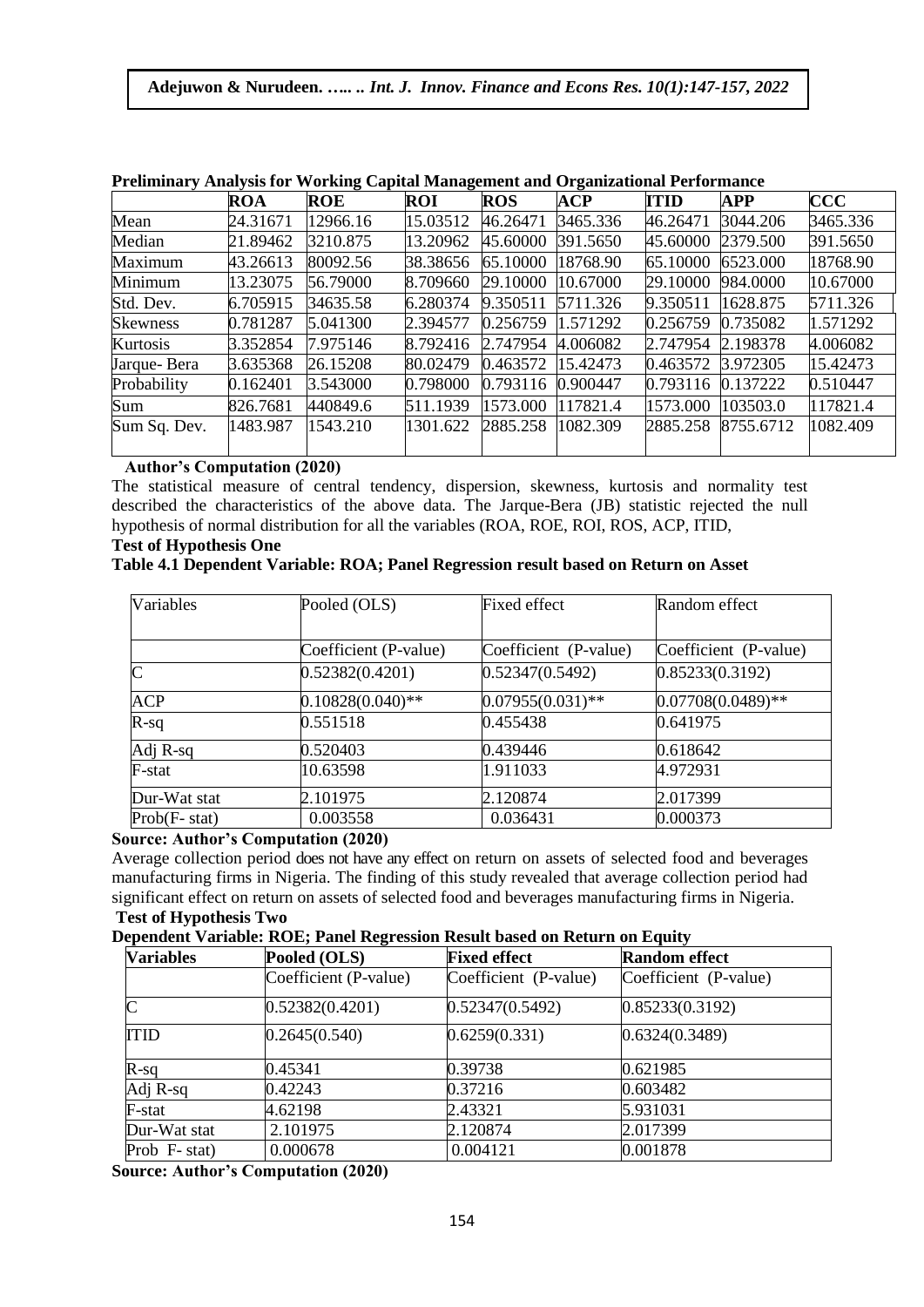The second objective of the study, Inventory turnover in days does not have any effect on return on equity of selected food and beverages manufacturing firms in Nigeria. The results revealed inventory turnover in days influenced return on equity of selected food and beverages manufacturing firms in Nigeria. The finding is consistent with works by Oseifua (2018) and Uwaoma & David (2017) that there is a positive relationship between inventory conversion period and profitability. **Hypothesis Testing Three** 

| <b>Variables</b> | Pooled (OLS)          | <b>Fixed effect</b>   | <b>Random effect</b>  |
|------------------|-----------------------|-----------------------|-----------------------|
|                  | Coefficient (P-value) | Coefficient (P-value) | Coefficient (P-value) |
| $\mathsf{C}$     | 1.4906(0.9245)        | 1.1370(0.0874)        | 1.539(0.0414)         |
| <b>ROI</b>       | $0.64855(0.0177)$ **  | $0.62590(0.0785)*$    | $0.6337(0.0830)*$     |
| $R-sq$           | 0.58211               | 0.46731               | 0.611985              |
| Adj R-sq         | 0.56293               | 0.43241               | 0.583482              |
| F-stat           | 7.21898               | 2.43321               | 4.931031              |
| Dur-Wat stat     | 2.0925                | 2.43087               | 2.38765               |
| $Prob(F - stat)$ | 0.003158              | 0.005321              | 0.002176              |

## **Dependent Variable: ROI; Panel Regression Result based on Return on Investment**

## **Source: Author's Computation (2020)**

Hypothesis three is to show that average payment period has no effect on the return on investment of selected food and beverages manufacturing firms in Nigeria. The result showed that average payment period had a significant effect on return on investment of selected food and beverages firms in Nigeria. The findings of this study agree with those who found that debtors' collection period has positive relationship with profitability and earlier confirmed by Etale & Bingilar (2016) and Aminu & Zainudin (2015).

## **Hypothesis Testing Four**

**Dependent Variable: Return on Sales; Panel Regression Result based on ROS**

| <b>Variables</b> | Pooled (OLS)          | <b>Fixed effect</b>   | <b>Random effect</b>  |
|------------------|-----------------------|-----------------------|-----------------------|
|                  | Coefficient (P-value) | Coefficient (P-value) | Coefficient (P-value) |
| $\overline{C}$   | 0.32312(0.1301)       | 0.42327(0.1892)       | 0.76233(0.3212)       |
| CCC              | $0.10828(0.040)$ **   | $0.074325(0.031)$ **  | $0.02709(0.0189)$ **  |
| $R-sq$           | 0.591518              | 0.515438              | 0.654375              |
| Adj R-sq         | 0.561203              | 0.49766               | 0.625744              |
| F-stat           | 12.65318              | 5.43633               | 9.874331              |
| Dur-Wat stat     | 2.0075                | 2.387874              | 2.47099               |
| $Prob(F-stat)$   | 0.00528               | 0.054343              | 0.00363               |

#### **Source: Author's Computation (2020)**

The finding of hypothesis four revealed that cash conversion cycle has significant effect on return on sales of selected food and beverages manufacturing firms in Nigeria. The finding is consistent with the Cash Conversion Cycle (CCC) Theory which is used to determine the amount of cash needed for any sales level. The cash conversion cycle is used as a comprehensive measure of working capital as it shows the time lag between expenditure for the purchase of raw materials and the collection of sales of finished goods.

#### **6.0 CONCLUSION AND RECOMMENDATION**

This research investigated the effect of working capital management on organizational performance of selected food and beverages manufacturing firms in Nigeria. Working capital refers to the management of current assets and current liabilities. Working capital is the flow of readily available funds necessary required for continuous operations of an enterprise. Working capital management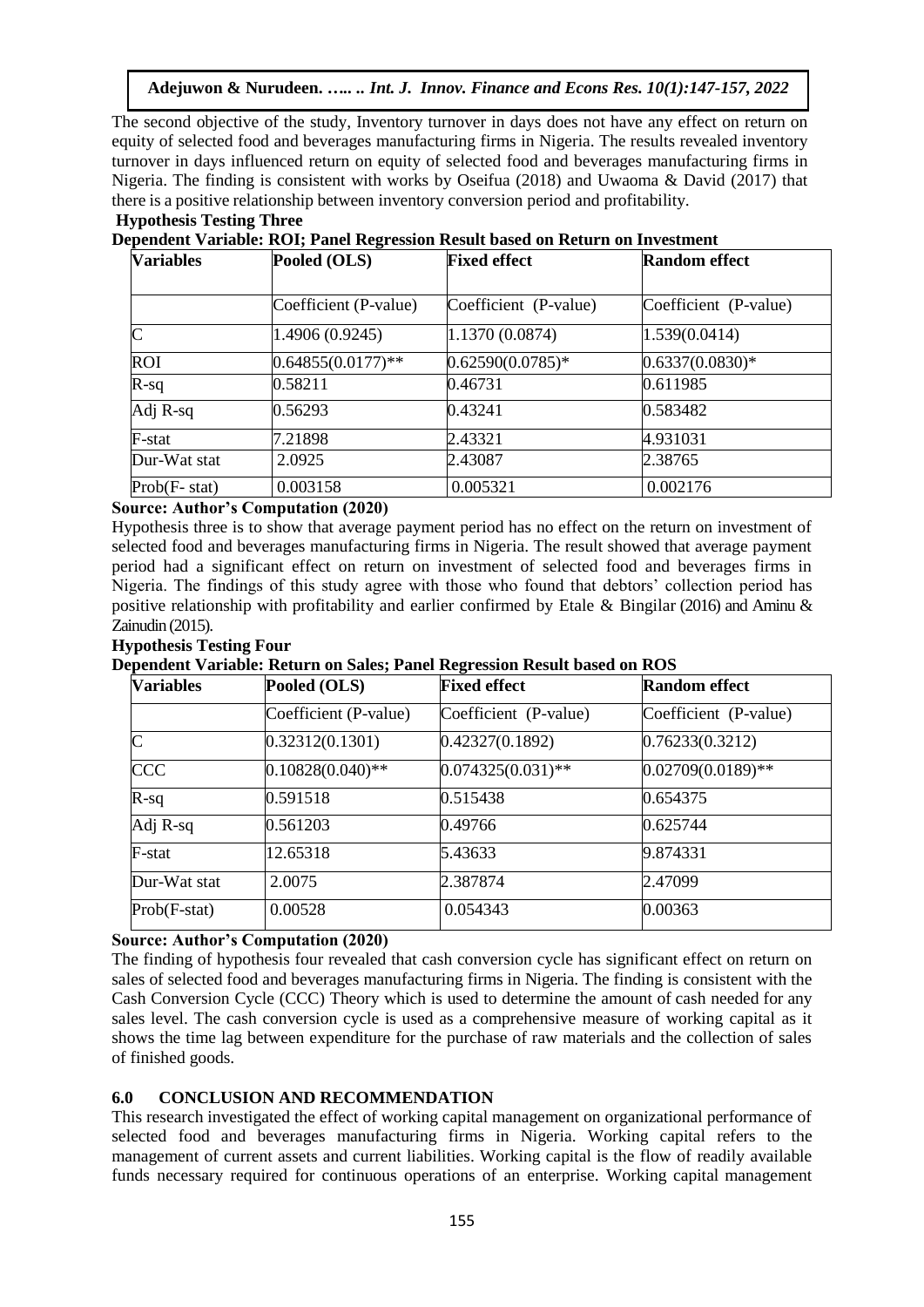therefore is a process of determining the firms' policy in planning for its current assets and liabilities holdings in financing its routine operations. Working capital management concerns primarily with the management of current assets and by extension the current liabilities of a business. Poor management is the main reason for business failure as many corporate organizations went into liquidation in Nigeria because of poor management.

Based on the findings of this study, the following recommendations are suggested:

Manufacturing companies should pay attention to sound management of their working capital management components since the results show that they do affect profitability, although to a lesser significance.

The selected food and beverages firms' management to understand the relationship that exists between various working capital components and profitability and the direction that they affect the profit for effective management of the working capital.

The managers of selected food and beverages should enhance performance by reducing the number of days in inventories, cash conversion cycle and net trading cycle to a reasonable minimum. This can be accomplished by improving the inventory control process.

The managers of selected food and beverages should maintain a more restrictive credit policy as well as good corporate governance is entrenched in their overall operations. Accounts receivable should be collected more quickly by improving the efficiency of the collection process as debt should be collected in line with the agreed credit terms.

#### **REFERENCES**

- Afolabi, A. & Laseinde, O. T. (2019). Manufacturing Sector Performance and Economic Growth in Nigeria. Journal of Physics: Conference Series 1378 (2019) 032067 IOP Publishing doi:10.1088/1742-6596/1378/3/032067
- Ajayi, M.A, Segun, A & Taiwo O (2017), Impact of Working Capital Management on Financial Performance of Quoted Consumer Goods Manufacturing Firms In Nigeria, Covenant Journal of Business & Business, Vol. 8 No. 2
- Akoto, K and Awunyo, T. (2013). Working Capital Management and Profitability: Evidence from Ghanaian Listed Manufacturing Firms. Journal of Economic and International Finance 5(9), 373-379.
- Aminu, Y., & Zainudin, N. (2015). A review of anatomy of working capital management theories and the relevant linkages to working capital components: A Theoretical Building Approach. European Journal of Business and Management, 7 (2), 10-18.
- Ani, U. W., Okwo, I. U. and Ugwunta, O. (2012). Effect of working management on profitability: Evidence from the top Five Beer Brewing Firms in the World. Asian Economic and Financial Review, 2(8), 966-982.
- Barney, J. B. (1995) Looking inside for Competitive Advantage. Academy of Management Executives. Vol. 9(4)
- Dina, K. & Silvije, O. (2018). The Impact of Working Capital Management on Profitability of Croatian Software Companies: Zagreb International Review of Economics & Business, Vol. 21, No. 1, pp. 47-65, 2018
- Gamze, V., Ahmet, G and Emin (2012) Effects of working Capital Management on Firms' Performance: Evidence from Turkey. International Journal of Economics and Financial Issues. 2(4) pp488-495)
- Ibrahim,Sardar Shaker (2018). Impact of working capital management on profitability of Industrial sector in Iraq: Journal of Finance & Banking Studies 7(1), 2018: 27-32: <https://doi.org/10.20525/ijfbs.v7i1.837>
- Ironkwe, U. I. & Wokoma, D. A. (2017). "Working Capital Management and Firms Financial Performance of Oil Companies in Nigeria". IOSR Journal of Business and Management (IOSR-JBM) e-ISSN: 2278-487X, p-ISSN: 2319-7668. Volume 19, Issue 1. Vol. IV (Jan. 2017), PP 01-17
- Kabuye, F.; Kato, J.; Akugizibwe, I. & Bugambiro, N. (2019). Internal control system, working capital management and financial performance of supermarkets in Uganda, Cogent Business and Management, 6(1), pp. 119.<https://doi.org/10.1080/23311975.2019.1573524>